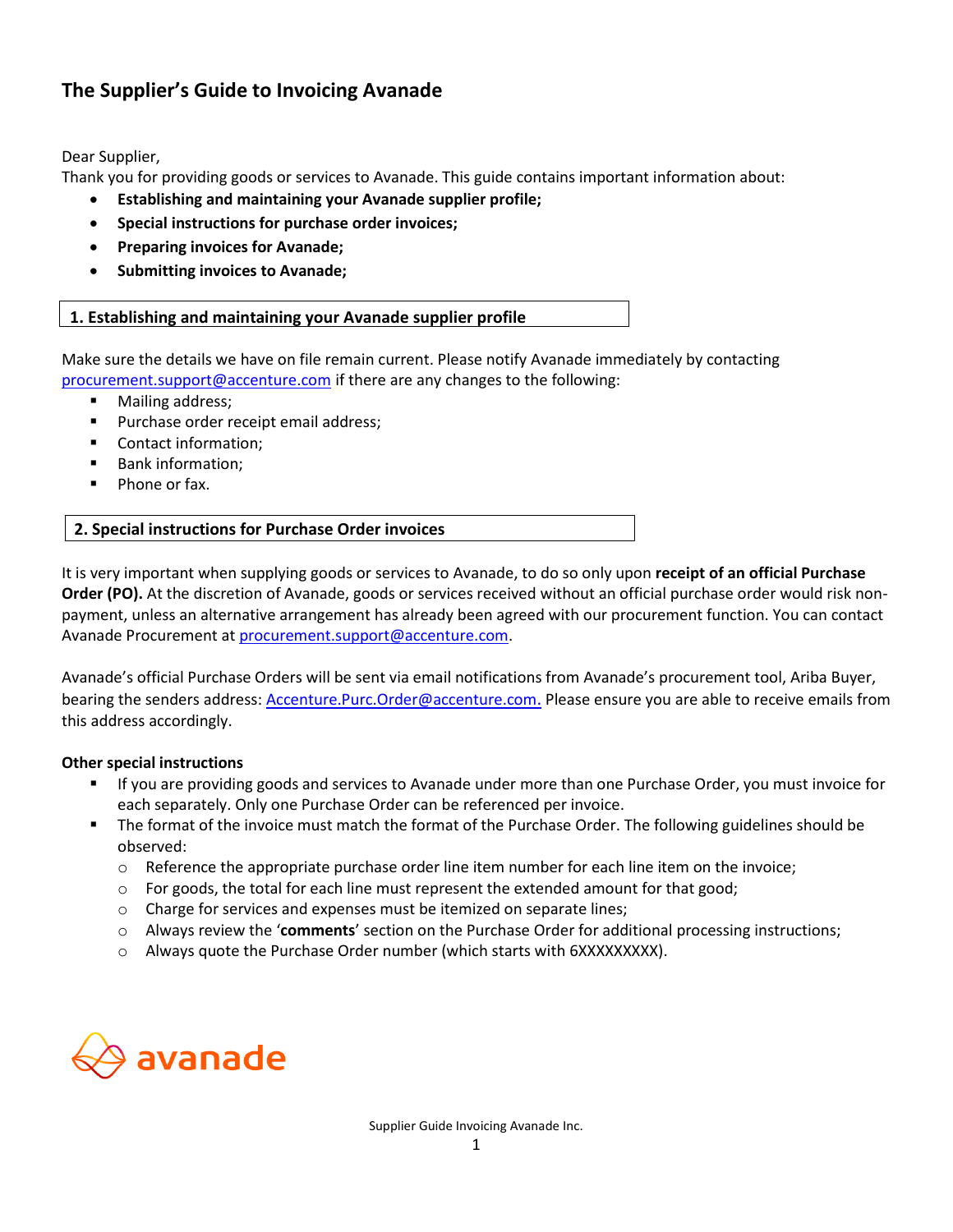### **Please do not:**

- $\circ$  Mark the purchase order number with a highlighter as this affects the quality of our invoice scanning;
- o Handwrite the Purchase Order numbers on the invoice (where possible);
- o Quote the Purchase Requisition number (which starts with PRXXXXXX).

#### **The Supplier's Guide to Invoicing Avanade (continued)**

#### **3. Preparing invoices for Avanade**

When preparing invoices, please ensure you include the following information:

- **■** Title 'Tax Invoice' prominently displayed;
- Company's full legal name and address;
- Correct Avanade Billing Entity Name;
- Correct Avanade address;
- Name of the Avanade contact who requested the goods or services (in email format preferably). The contact name needs to be mentioned above the Avanade Address (Note: this employee will be asked to confirm receipt of goods or services and verify the accuracy of the invoice);
- Contact details (i.e. email and phone) and name of your accounts receivable representative;
- Supplier tax invoice number or applicable reference number;
- Invoice date:
- Avanade Purchase Order number beginning with 6XXXXXXXXX where the goods or services are provided against a purchase order;
- **EXECT** Itemized description and quantity of the goods or extent of services that were supplied or rendered;
- The GST number if your entity is a registered company for GST;
- Total amount due along with GST, where applicable;
- Avanade's standard payment terms are **30 days** from receipt of a correct and duly submitted invoice. Please ensure that these payment terms are stated on the invoice unless alternative payment terms have been agreed in writing with Avanade Procurement
- Complete banking details for Avanade to pay the invoice:
	- o BSB
	- o account number
	- o account name
	- o sort code
	- o swift code
	- o or other preferred payment method (e.g. cheque).

### **Any incomplete information may result in delay in payment from Avanade.**

If you are issuing a credit note against a cancelled invoice, quote the corresponding invoice reference against which the credit note is being issued.